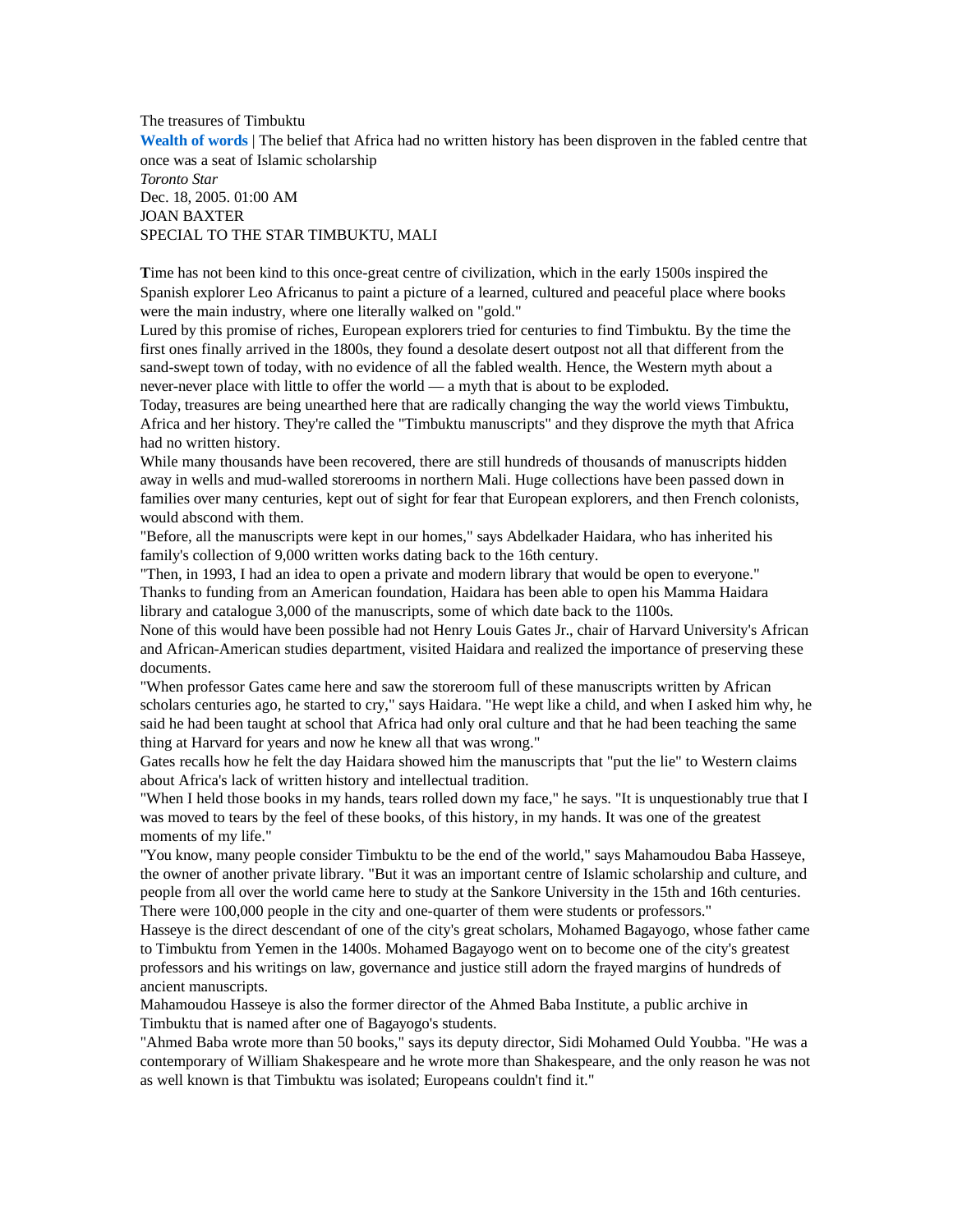The Ahmed Baba Institute has a collection of 30,000 manuscripts, all fantastically scripted and some adorned with gold. They deal not just with Islamic law and theology but also astronomy, mathematics, geography, herbal medicine, conflict prevention, democracy and good governance, all written centuries ago. Books known as the "Searchers' Chronicles" are comprehensive historical accounts of empires in West and North Africa up to the 16th century.

## **`Timbuktu is not the end of the Earth; it's the centre' Salem Ould Alhadj Malian historian**

be digitized, translated and studied to see what all is in them."

One of the authors of the Searchers' Chronicles was a scholar named Mahmud Kati, whose father immigrated to Timbuktu from Spain in the 1400s and whose mother was Songhay royalty, sister of the Askia Mohamed who ruled the flourishing Songhay Empire that controlled Timbuktu at the time. Ismael Haidara, one of Mahmud Kati's direct descendants, has received Spanish funding to develop the Fondo Kati Library in Timbuktu, in which thousands of his forefathers' invaluable manuscripts are stored. "The problem is that the manuscripts need to be preserved, and that is very expensive," says Hawa Haidara, who co-manages the family library with her husband. "You can't handle them or words fall literally right off the pages, because the paper is old and so fragile," she says, pointing to a pile of bits of paper on the floor. "The other problem is that all these manuscripts are written in Arabic scripts, even if the authors were sometimes writing in African languages, so even if we get funds to restore them, the manuscripts must also

In calculating Timbuktu's wealth, Ismael Haidara notes that his ancestors include black Muslims, white European Christians who converted to Islam and also black Jewish merchants who settled in Timbuktu centuries ago.

"Timbuktu may be one of the poorest places on Earth," he says. "But it is important not to forget that every citizen of Timbuktu has in his eyes and in his blood a thousand years of history and a thousand years of different cultures. And that is our wealth."

The multinational European, American and African research teams now working to preserve, restore and study the precious written treasures of Timbuktu say theirs is an urgent mission, since poverty is leading to the sale of some fine items, while climate and insects continue to take their toll on the fragile paper. This year, South African President Thabo Mbeki launched Operation Timbuktu to build a new Ahmed Baba Institute facility and an exhibit of some of the most valuable works was mounted in South Africa in October.

Meanwhile, several institute staff members have been to London for training courses on preservation and restoration of manuscripts.

To date, only 2,500 of the institute's 30,000 manuscripts have been analyzed and deputy director Youbba says that without more assistance — new computers and more trained staff — the digitization will probably grind to a halt.

Despite continuing projects funded by Norway, the United States and South Africa to help restore the manuscripts, the task ahead is daunting for an impoverished country like Mali, where hunger and poverty take precedence over ancient documents.

Indeed, on a recent trip to Spain to drum up funding for his library, and exhibit manuscripts there, Ismael Haidara also arranged for a shipload of food to be sent to Timbuktu to help ease the famine brought on by last year's drought and locust invasion.

Hawa Haidara says efforts to have scholars "adopt a manuscript" to aid in preservation efforts didn't provide even enough money to cover the cost of electricity in the family library. To do that, they now sell small brochures for about \$1 each to visitors.

"So far, it is as if a baby has just been born," says Abdelkader Haidara of the efforts to reclaim the knowledge in these written treasures.

"Now, the baby needs to grow and be protected to reach adulthood.

"These manuscripts have interesting texts on women, about family life, about traditional medicines that could be valuable to the world. But now we need to restore and digitize them, so they can be translated and studied around the world."